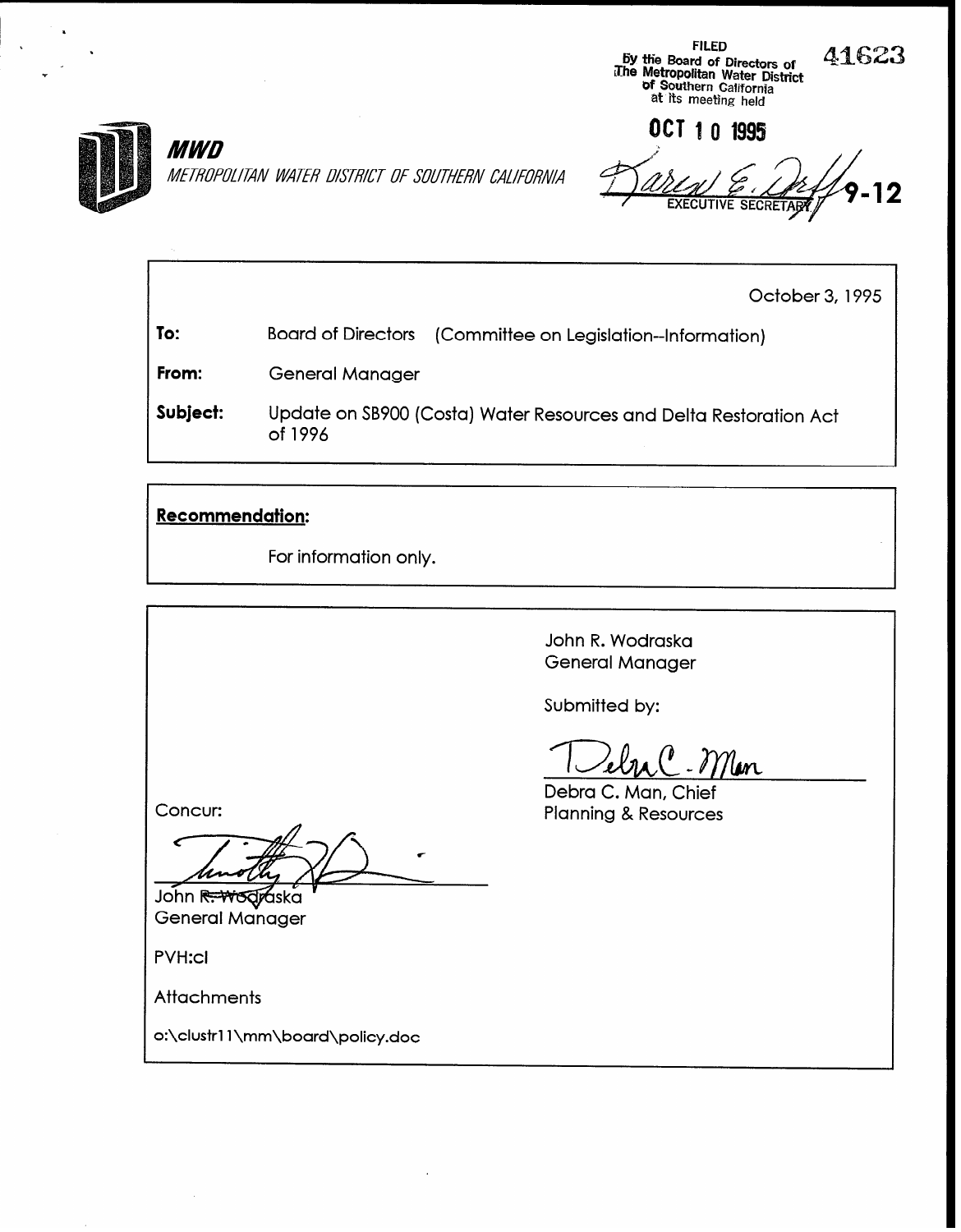### Executive Summary:

Chairman Foley, the General Manager, and Deputy General Manager Quinn, met recently with Senator Jim Costa and Secretary of State Bill Jones to discuss SB 900, which would place on the November 1996 statewide ballot a measure to approve state bond financing for various improvements to California's water infrastructure including a comprehensive Delta solution. The Chairman and staff discussed with the Senator and Secretary, among other things, the political and strategic implications of seeking voter approval in November 1996 and whether such a timetable would support or possibly hinder progress toward broad-based consensus in the current CALFED/Stakeholders process.

The Chairman and staff reiterated Metropolitan's support (in concept) of SB 900 and explained the circumstances under which Metropolitan would most likely support a 1996 ballot measure.

### Detailed Report:

### Backaround

In February 1995, Senator Jim Costa introduced SB 900, which would place before the voters in November 1996 a measure to approve state bond financing for the "Water Resources and Delta Restoration Fund." The bill would authorize and fund:

- $\bullet$ Projects necessary to implement a comprehensive plan for the Bay-Delta;
- 0 Implementation of fish and wildlife restoration measures requiring State financing under the federal Central Valley Project Improvement Act;
- Projects to meet safe drinking water standards:
- Small community wastewater treatment works:
- Water recycling, water conservation, and groundwater enhancement projects: and
- Various other programs.

The bill would not authorize any specific project, and at this time does not specify the amount of funding authorized for the entire bond measure or for particular programs. Senator Costa would resolve those specifics during subsequent discussions with the Administration and other interested parties.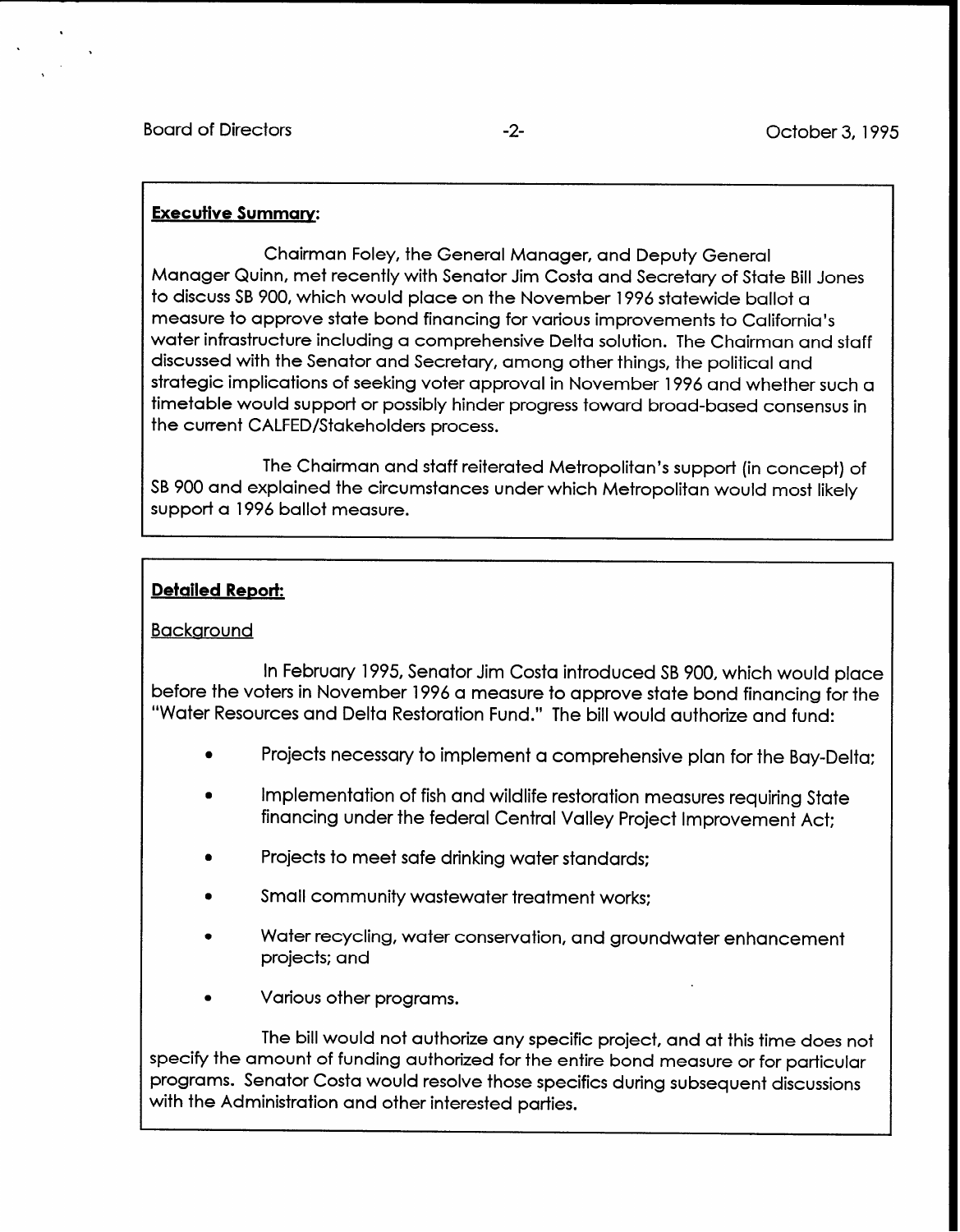Senator Costa has called implementation of the long-term Bay-Delta solution, which SB 900 would finance, the "cornerstone" of the bill and the "key to solving our state's water supply problems" (California Water Law & Policy Reporter, May 1995, page 171, Attachment A).

In May 1995, Metropolitan staff recommended adoption of policy principles regarding comprehensive Bay-Delta solutions and support in concept for SB 900 (see Board letter 8-8: May 30, 1995, pages 4-5, Attachment B).

### Recent Development

On September 12, 1995, Chairman Foley, the General Manager, and Deputy General Manager Quinn met with Senator Costa and Secretary of State Bill Jones to discuss SB 900. The Chairman and staff agreed with the Senator on the probable need for obtaining voter-approved bond financing for a Delta solution. They also discussed whether placing a bond measure on the November 1996 ballot would support or possibly hinder progress toward broad-based consensus in the CALFED/Stakeholder process.

Metropolitan reiterated its support of Senator Costa's efforts to realize funding sources for water infrastructure and pledged to assist him in his efforts. Metropolitan stated that it would most likely support a 1996 ballot measure under the following circumstances:

- 1. The measure is consistent with policy principles adopted by Metropolitan's Board regarding comprehensive Bay-Delta solutions:
- 2. The 1996 ballot measure has widespread support from both the Northern and Southern California business communities:
- 3. The measure has broad support within the water community;
- 4. The measure promotes solutions resulting from the conclusions reached in the CALFED/Stakeholder process;
- 5. All aspects of the measure would be consistent with the principles contained in the December 1994 Bay-Delta Accord:
- 6. Pursuing the measure would not significantly divide the North/South coalition that formed around the December Accord and that currently is engaged in productive deliberations through the CALFED/Stakeholder process.

Staff will continue to update your Board on other developments regarding this pending legislation.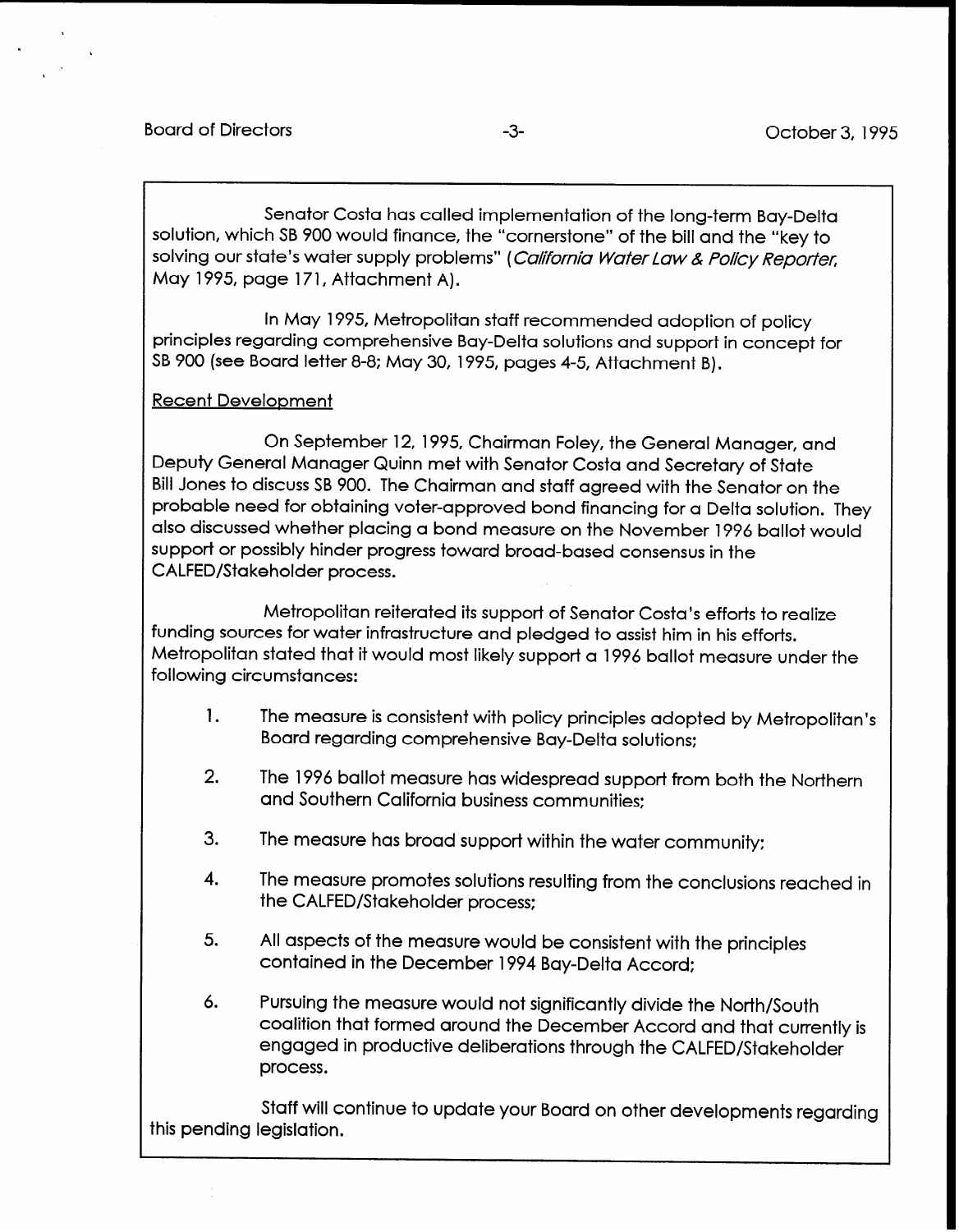. 411623 ATTACHMENT A



, I~W.FORNIAWA~~~ -a -~~~'

A bill introduced February 23, 1995 by Senator Jim Costa would establish a "Water Resources and Delta Restoration Fund" for authorized water and environmental projects. The fund would receive proceeds from the issuance of bonds, subject to voter approval in November, 1996.

A

Among the projects which would be authorized and funded are:

• projects to meet safe drinking water standards, flood control and flood prevention, and agricultural drainage and other non-point source pollution problems;

• small community wastewater treatment works;

• water recycling, water conservation and groundwater enhancement projects;

 $\mathbf{r}$  is the figure restoration of  $\mathbf{r}$ measurem and whene restoration Incastries required by the Central Valley Floject fishery recovery reconstruction of introduction, fishery recovery and enhancement of inland fisheries<br>in northern California;

• acquisition of property for implementation of the San Joaquin Valley Drainage Relief Program; and

• projects necessary to implement a comprehensive plan for the Sacramento-San Joaquin Delta.

Senator Costa called implementation of the longterm Delta solution, which SB 900 would fund, the "cornerstone" of the proposal and the "key to solving our state's water supply problems." The bill would also provide funding for the state's water infrastructure, which Costa characterized as "badly neglected."

"What California needs in order to plan wisely for the future," he stated, "is the kind of public investments we made during the 1960's when we built our great higher education system, the State Water Project, and our highway system."

SB 900 does not authorize any specific project, and the amount of funding to be authorized by bonds is not specified at this time, either for categories of projects or for the bill as a whole. It is expected that projects of for the bill as a whole, it is expected that these details will be worked out as the  $\frac{1}{2}$ 

. The second constraint is a second constraint of the second constraint  $\mathcal{L}_\text{c}$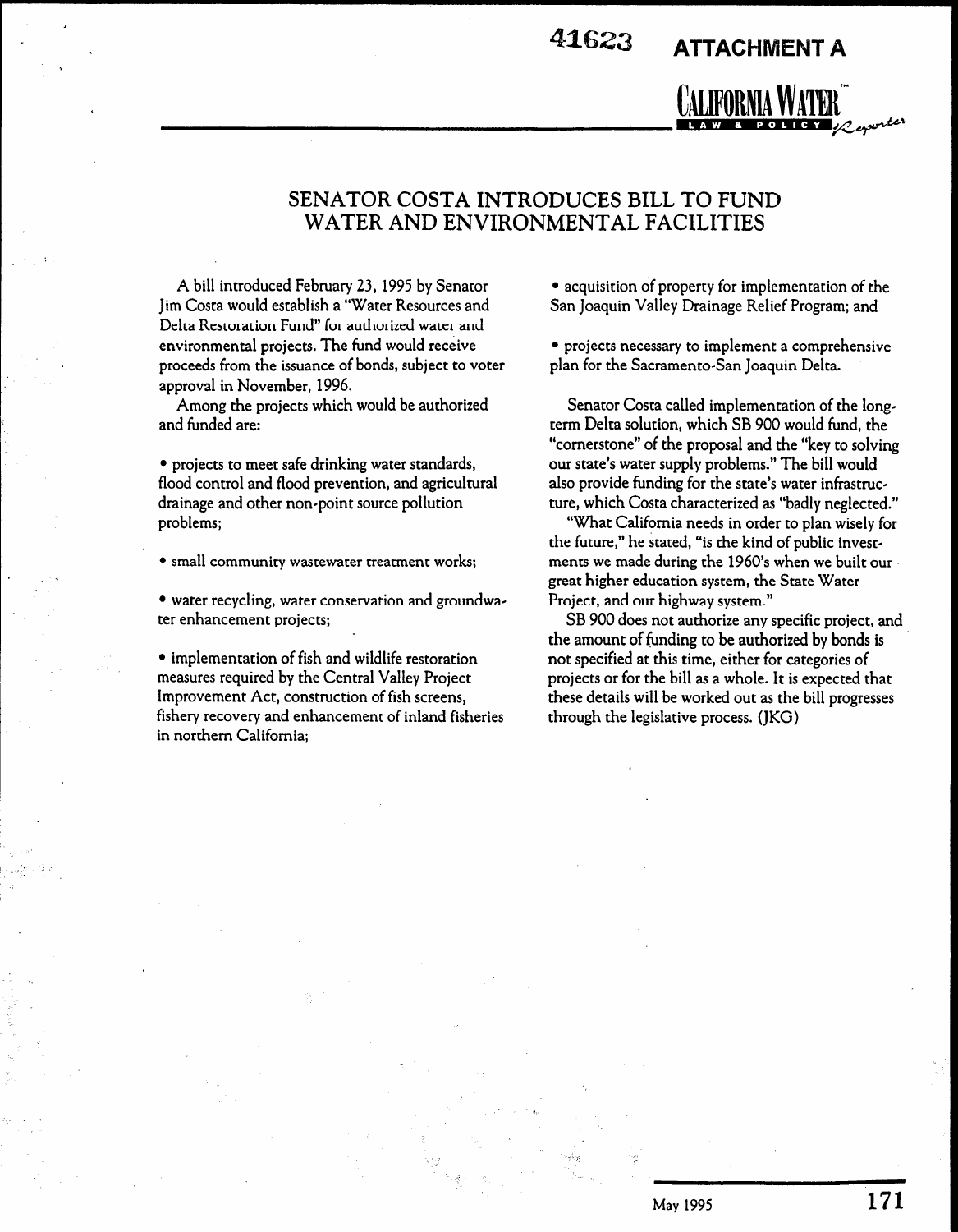# 41623 ATTACHMENT B

Board of Directors **Example 20, 1995** and the set of the set of the set of the set of the set of the set of the set of the set of the set of the set of the set of the set of the set of the set of the set of the set of the

a 1994 - Assembly members Bill Jones and Jim Costa introduced AB I 514 which would have submitted a bond act to the voters to provide funding for Delta facilities. in addition, it would have provided funding for the State's share set forth in the Central Valley Project Improvement Act (1992). The bill died in the legislature.

Metropolitan did support AB 346 (Ayaia) in 1977 and SB 200 (Ayaia) in 1979. Metropolitan did not take a position on AB 1514 (Jones and Costa) in 1994.

### Current CALFED Process

The stakeholder groups are committed to developing a long-term agreement to avoid the policy "vacuum" that will exist after the current, three-year December Agreement expires. The stakeholder groups consist of environmental interests, export agricultural interests, upstream agricultural interests, urban interests, and fishing interests. Possible additions would be waterfowl interests, Delta agricultural interests and more direct participation by the State's business community. Metropolitan is taking a leadership role as a member of the stakeholder's "Matrix Team" which will be presented on June 1 to the stakeholders, proposed "Purposes and Objectives" of a long-term agreement. The proposed strategy anticipates: (1) stakeholders developing "project" alternatives by July 1995: (2) stakeholders presenting their conclusions to CALFED through the public input process: (3) CALFED, in cooperation with the stakeholders, issuing recommendations for the preferred alternative and necessary institutional and water management alternatives; and (4) completing the long-term agreement, including financing mechanisms.

### Recommended Principles

Metropolitan does not currently have any adopted Principles regarding Bay-Delta comprehensive environmental and water supply improvements. Staff recommends that Metropolitan continue supporting the CALFED process and adopt the following principles directing staff to:

- 1. Continue to play a leadership role.
- 2. Maintain, and seek to expand, the broad coalition that developed and wommun, and seek to expand, the Droc
- 3. Seek solutions that provide both strong environmental protections and heek supplied in the blow at both sileng employment of
- $4.4\times10^{-10}$  to the maximum extent possible on consensus solutions developed possible on consensus solutions developed by **Rely to the maximum extent pos**